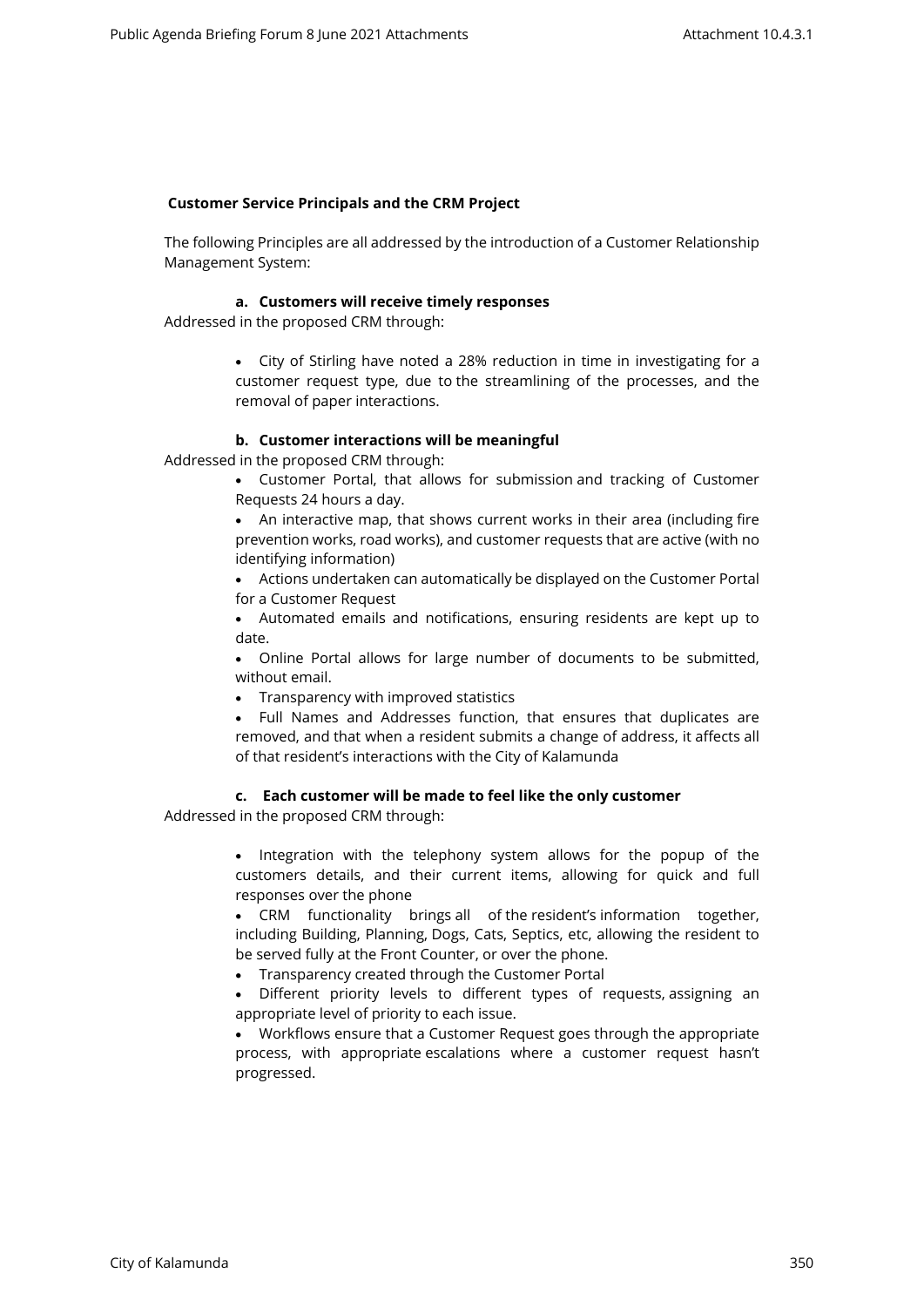# **d. We will help our customers to help themselves**

 Customer Portal allows for the submission of Customer Requests and tracking those Customer Requests, 24/7.

 The Customer Portal will be fully mobile responsive, allowing for submissions through mobile phone, using the mobile phone's location to help with the submission of a customer request

 The interactive map will allow for customers to see if there is already an existing customer request, that they can then follow, or submit their customer request on a location.

• Improved online payment options

Chatbot to allow for residents to ask questions of the website.

• Knowledgebase that is integrated into Dynamics 365, that provides detailed and up to date information, removing the need for a phone call or enquiry.

## **Our customers are informed and will help inform our services**

 Survey functionality within Dynamics 365, that will be part of the finalisation process for a Customer Request

• Knowledgebase that is accessible to residents

 Fully configurable system, with workflows that can change as issues in the process are identified.

 Dynamics 365 allows for building further onto the system, as we identify areas that require improvement.

Focus Areas specifically addressed include:

# **Communication & Culture**

a. Be responsive to enquiries & complaints

Measures addressed

 *Monthly ICS Customer Request and Records outstanding* – Improved Reporting, including bottleneck reporting and full-time breakdown.

 *Complaints Handling Reports – outlining process followed, and service area improvements* – Automated Workflow ensures all points of the process are addressed and allows for better notifications to the complainant.

 *Satisfaction with after-hours call service* – Use of Portal will allow the afterhours service to better log calls, and will allow Rangers and other after hours staff full details of the customer request.

 Business Unit cooperation and adherence to Service Level Agreements – Improved reporting, escalation points within the workflow

# b. Recognise 'one size does not fit all'

Measures addressed

 *Biennial Community Perception Survey –* Improved method of capture of surveys, to allow for greater slicing of data for improved insights.

 *Customer feedback/compliments on flexible approaches & customised responses and resolutions –* Surveys attached to every Customer Request allow for better tracking of how each type of Customer Request is resolved, and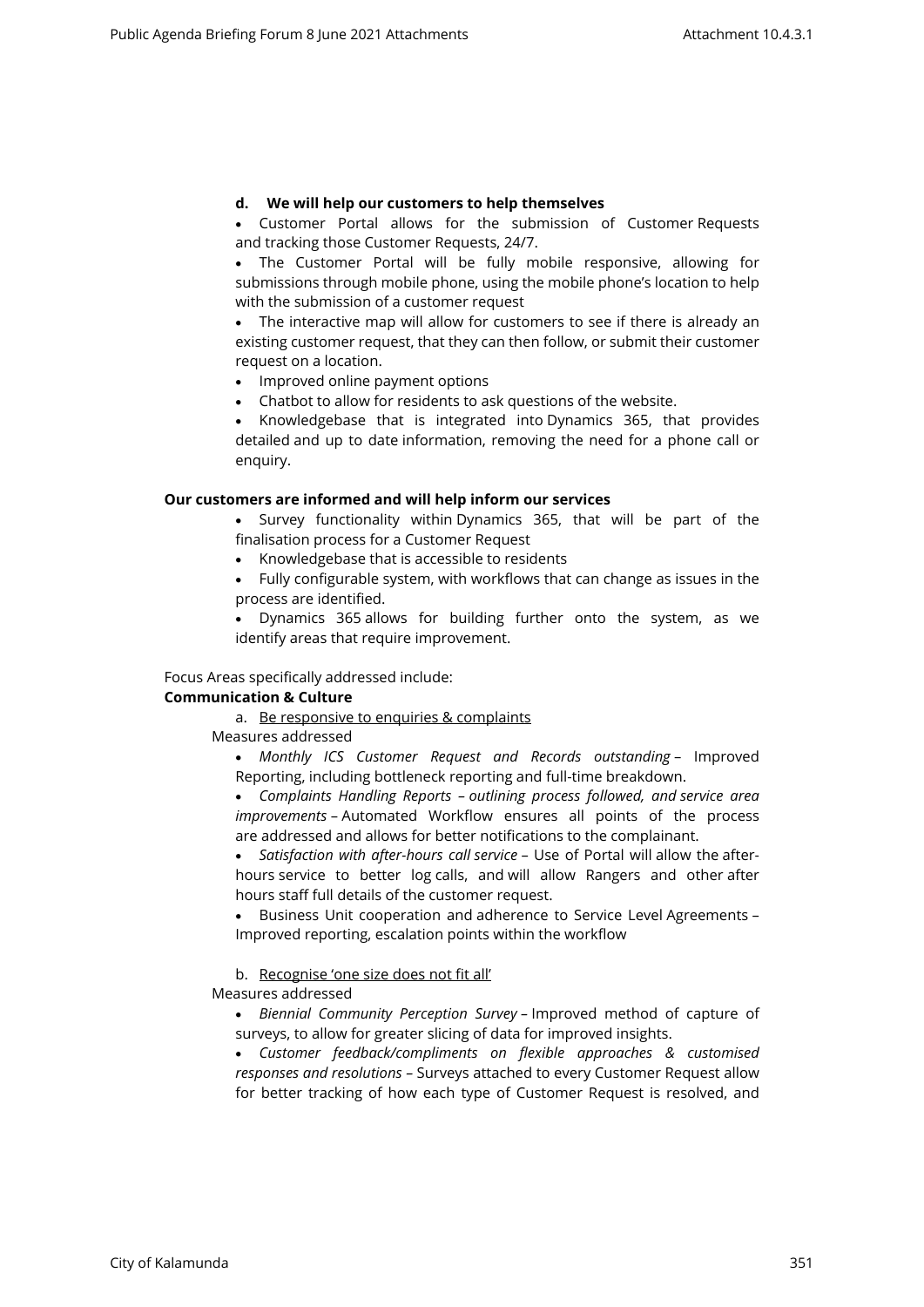customer satisfaction. Allows for building the statistical data into full, across the board customer information and issues.

 *Staff utilisation of the checklist* – Automation of workflows to include checklists ensure that information is utilised for each Customer Request type, and that there is a standardisation of customer service to the community

 *Accessibility testing compliance –* Dynamics 365 has excellent accessibility options and will integrate with the overall website accessibility options.

## c. Introduce internal communication practices & processes

 *Consistent use of communication templates & tools* – Email and letter templates are part of each Customer Request Type, with automation rules. Knowledge provides information on how to process each Customer Request type, while the Workflow provides a stepped through process for the Customer Request.

 *Staff voluntarily attend training sessions –* Training will be provided for all staff in workshops, with videos and cheatsheets to be made available.

 *Feedback from internal stakeholders –* Rating of each Knowledge article is possible for all staff (as well as residents). A chat functionality allows for cross functional discussions of Customer Requests.

#### d. Create a Customer Centric organisation

 *All new staff inducted in Customer Service with time spent at contact centre* – New staff will be provided access to the Knowledge articles, videos, and cheatsheets to understand how they should use the system, and also provide them with a broader understanding of their role and how it fits within the organisation.

 *Annual customer service training delivered –* Knowledgebase articles will be able to be tested on, with targeted training based on statistical patterns and identified issues.

 *Customer feedback/working group suggestions adopted –* Improved ingestion of working group suggestions into a reportable system, with Customer Feedback received from an overall and customer request specific basis feeding in.

 *No of customer compliments vs complaints received measured monthly –* Statistical reporting on complaints vs compliments, in addition to survey responses and raised issues will all be able to be reported on.

 *Customer Journey Mapping –* Workflows will be reported on, including bottlenecks, to identify where a customers' requests are breaking down. The CRM will provide an overview of each customer's interactions with the Council, to better understand the customer.

# e. Build a 'one team' internal Culture

 *Cultural training delivered* – Training on the CRM will allow the opportunity for full cultural training on staff working towards a customer centric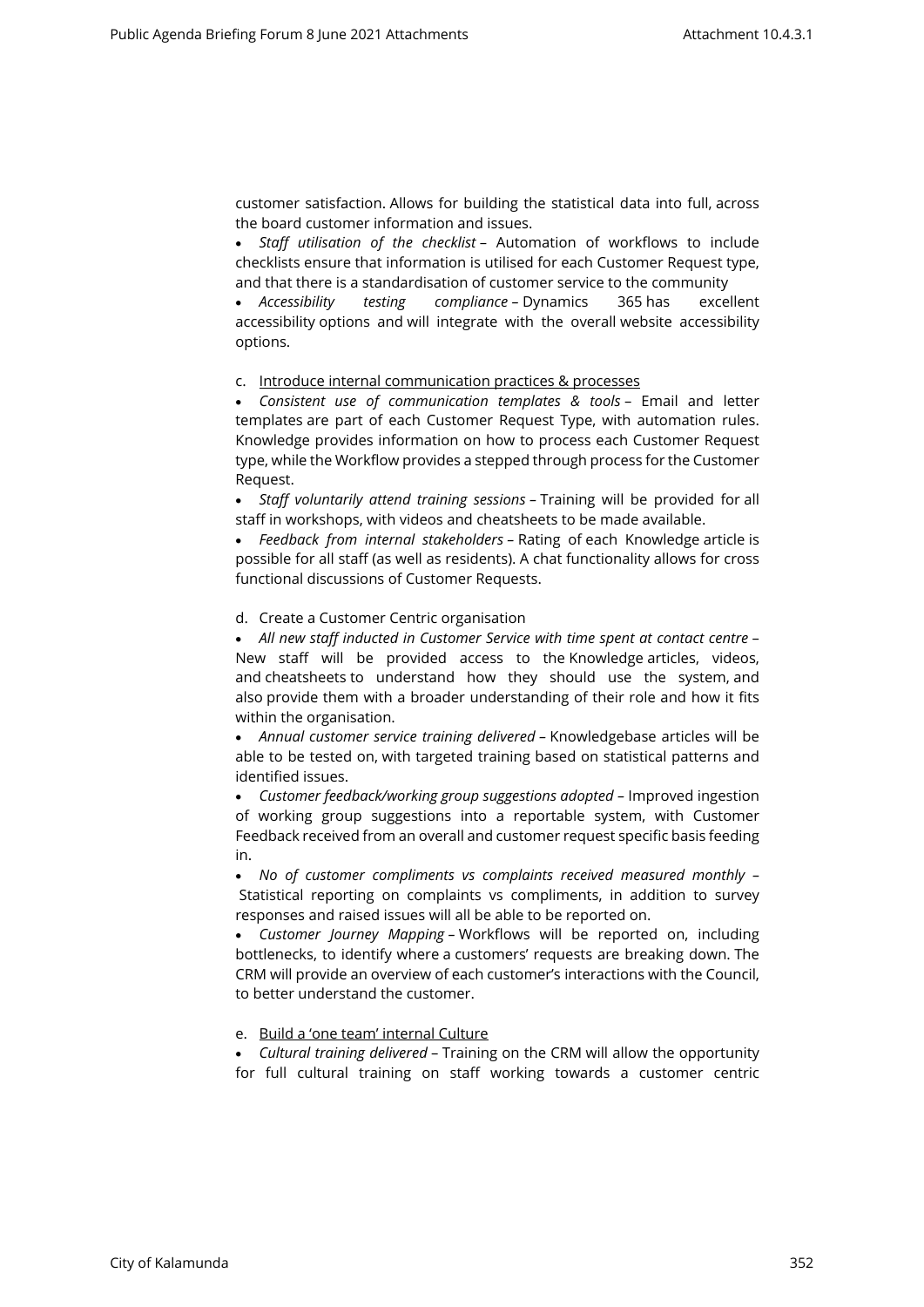culture. The Knowledge articles will allow for staff throughout the organisation to respond to basic queries outside of their standard area.

 *Staff survey – staff feel supported and aptly skilled to service customers –* A significant area for staff surveys has been the capabilities of their current systems, and how they are a roadblock to customer service. A full CRM will remove a large number of blockers for staff.

 *Customer Service Champions award program implemented –* Improved statistics will allow for the Customer Service Champion award to better reflect on which staff are upholding the customer first values.

• Number of cross functional Project Teams formed - Dynamics 365 will allow for easy communication between teams, especially where multiple teams deal with a customer request. Digitisation of processes will allow for better understanding of what each team does, and how they do it, increasing trust between teams.

#### **Technology**

a. Offer and promote integrated self-service options

Measures addressed

 *No of e-business capabilities enabled through the website* – Customer Portal, interactive map, improved online payment capabilities, knowledgebase

 Customer take up of e-business services – Capability to measure how often Customer Portal, Interactive Map, Online Payments and Knowledge are used.

b. Make online information available 24/7 and enabled for mobile devices

 *Online service mobility enabled* – Full mobile app for internal staff, mobile enabled web mobile access for residents

 *CROs champion development, deployment and usage of mobile devices for staff* – Power users have been identified and will push the use of the mobile capability with field officers.

 *Consistent intranet and website updates occur simultaneously from a single Corporate Source –* Knowledge allows for updating of both internal and external information, with reminders and escalations to ensure information is kept up to date.

 *Digital & social media reach & engagement measured monthly* – Dynamics 365 allows for integration with social media, ensuring requests submitted through facebook and twitter are dealt with in the same way as a standard customer request. Reporting on social media requests is in built into Dynamics 365.

 *Customer feedback on finding information online –* Star rating capability with Knowledge articles, allowing for identification of useful Knowledge information.

c. Improve on collection and analysis of customer request data